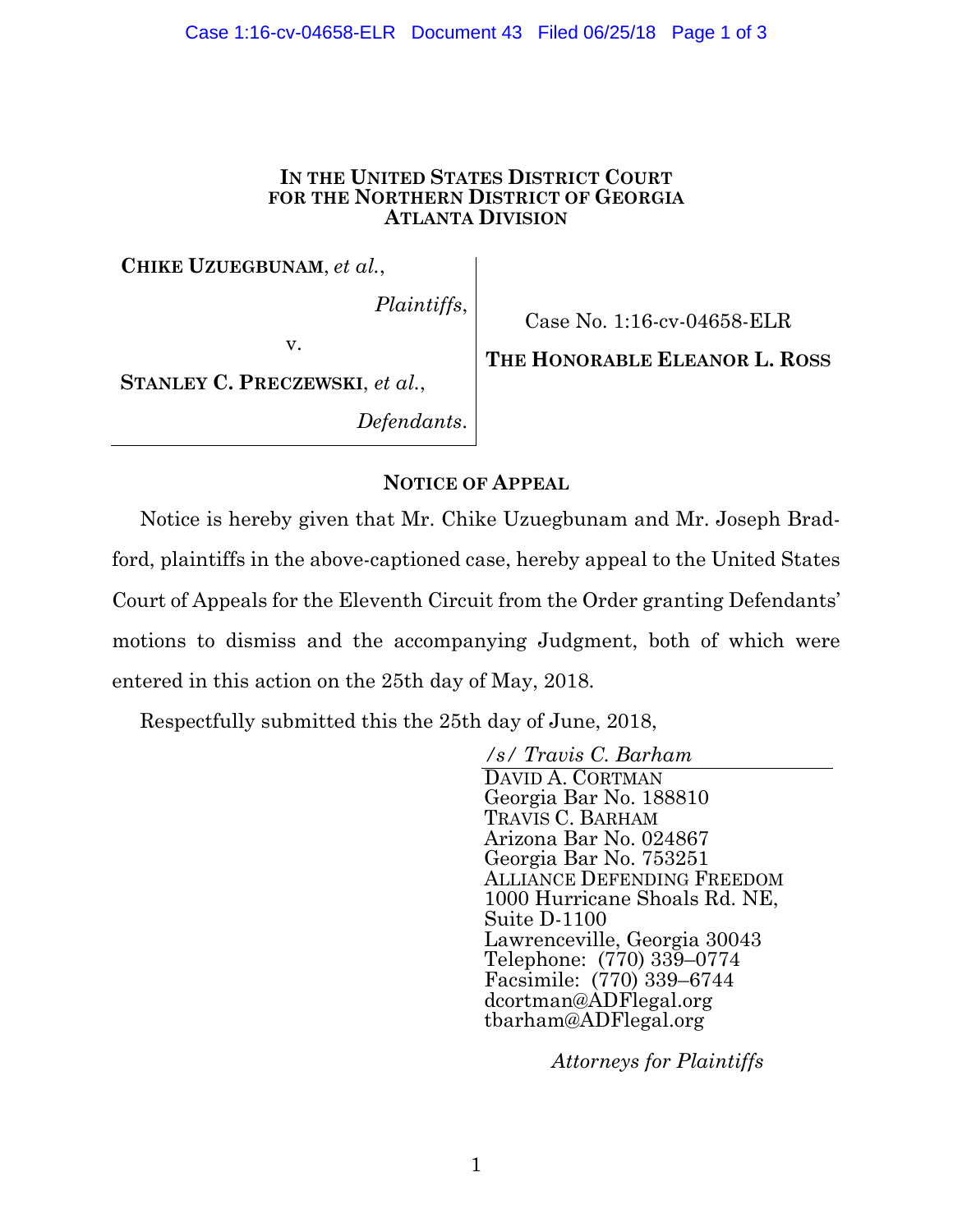# **CERTIFICATE OF FORMATTING**

I hereby certify that the foregoing document has been prepared in Century Schoolbook, thirteen point font and fully complies with the font and point selection requirements of L.R. 5.1(B), N.D. Ga.

Respectfully submitted on this the 25th day of June, 2018.

*/s/ Travis C. Barham*  TRAVIS C. BARHAM *Attorney for Plaintiffs*